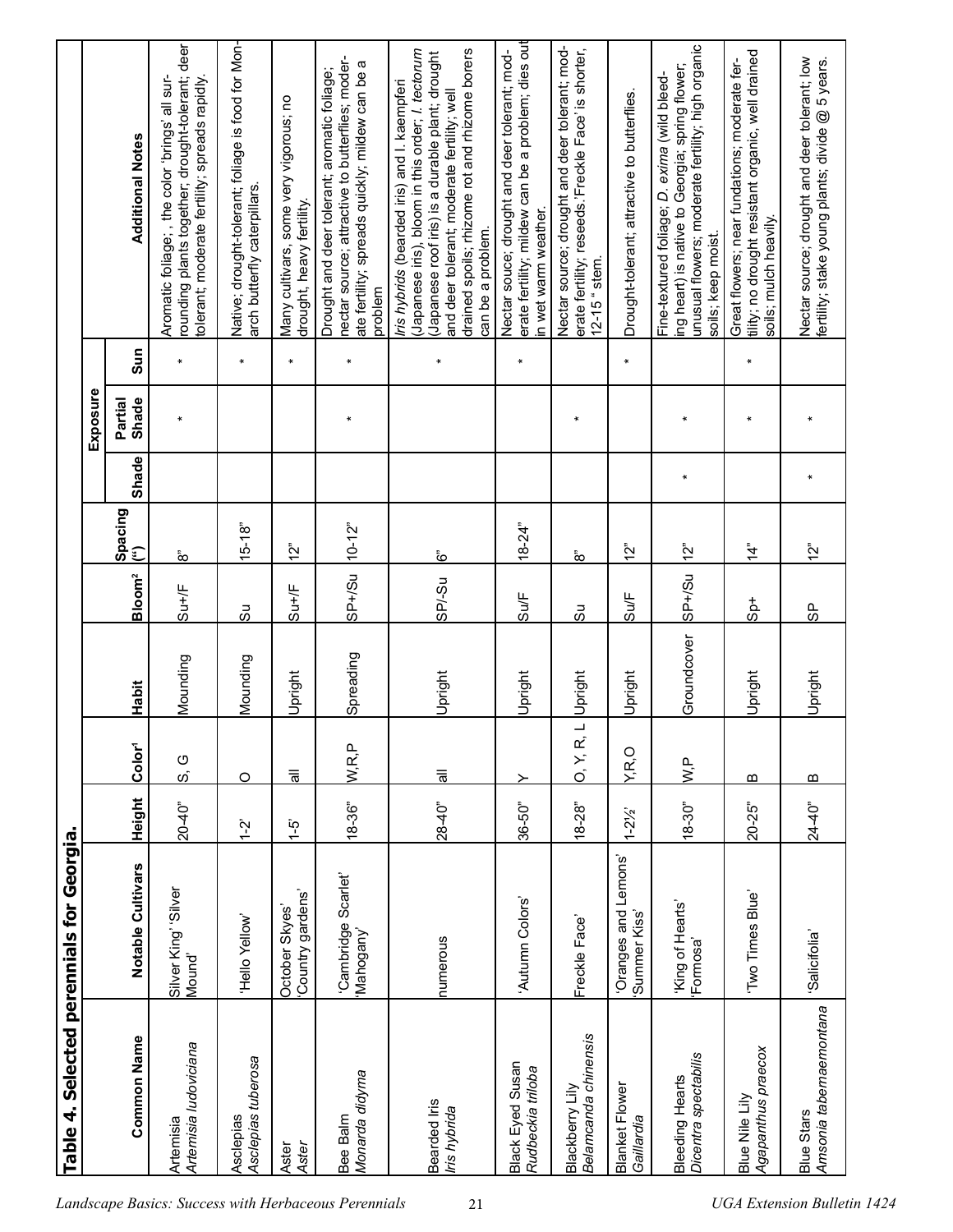|                                                          |                                  |               |                     |                  |                    |                            |        | Exposure         |              |                                                                                                                                                                                                                                              |  |
|----------------------------------------------------------|----------------------------------|---------------|---------------------|------------------|--------------------|----------------------------|--------|------------------|--------------|----------------------------------------------------------------------------------------------------------------------------------------------------------------------------------------------------------------------------------------------|--|
| <b>Common Name</b>                                       | Notable Cultivars                | Height        | Color <sup>1</sup>  | Habit            | Bloom <sup>2</sup> | Spacing<br>(")             | Shade  | Shade<br>Partial | Sun          | <b>Additional Notes</b>                                                                                                                                                                                                                      |  |
| Ajuga reptans<br><b>Bugle Weed</b>                       | "Valfredda" 'Multicolor          | $2 - 3$       | B, W, P             | Groundcover      | $\frac{6}{8}$      | ن<br>4–4                   | $\ast$ |                  | $\ast$       | source; low fertility; no drought resistance; deer<br>able with variagated or bronze foliage; nectar<br>providede adequate moisture; cultivars avail-<br>Evergreen groundcover; tolerates more sun<br>tolerant; may melt out in summer heat; |  |
| Aesclepias tuberosa<br>Butterfly Weed                    | Gay Butterflies'                 | $18 - 30"$    | $\propto$<br>$\sum$ | Upright          | යි                 | Ĵ.                         |        |                  | $\pmb{\ast}$ | Nectar source; Drought and deer tolerant; mod-<br>erate fertility; comes up late - mark location;                                                                                                                                            |  |
| beris sempervirens<br>Candytuft                          | 'Alexander White'<br>Little Gem' | $8 - 12$      | $\geq$              | Groundcover      | 95                 | وَ<br>م                    |        |                  | $\star$      | erate fertility;trim flat before mid summer growth<br>Spring flower; drought and deer tolerant; mod-<br>flush for even blums;                                                                                                                |  |
| Caryopteris<br>Caryopteris                               | Blue Mist' Dark Knight' 3-4"     |               | m                   | Upright          | $\frac{1}{5}$      | 24-46                      |        |                  | $\star$      | Drought-tolerant; attracts butterflies;                                                                                                                                                                                                      |  |
| Cornflower<br>Centaurea                                  | Sternbergii' 'Alba'              | $\frac{5}{2}$ | m                   | Upright          | ΘÓ                 | $\sum_{\alpha}$            |        | $\ast$           | $\pmb{\ast}$ | Centaurea montana is perennial species                                                                                                                                                                                                       |  |
| Hottuynia cordata<br>Chameleon Plant                     | 'Chameleon'                      | 6-8"          | $\circ$             | Groundcover      | <b>SP/F</b>        | $\hat{\mathbf{\hat{\in}}}$ |        |                  |              | ant;inconspicuous; can be invasive in moist<br>ow fertility;no drought toleranr; deer toler-<br>areas;                                                                                                                                       |  |
| Dianthus grantianopolitanus Flore-plena'<br>Cheddar Pink | Petite' 'Bath's Pink'            | $8 - 12$      | $\geq$              | Groundcover      | 95                 | $8 - 10^{1}$               |        |                  |              | Nectar source; drought and deer tolerant; good<br>winter foliage; moderate fertility; well drained<br>soils; root rots in summer can be a problem;                                                                                           |  |
| Chrysanthemum<br>Chrysanthemum                           | Pink Bouquet<br>Sensation'       | $1 - 3$       | டி                  | Upright          | $S\cup F$          | $18 - 24'$                 |        |                  | $\pmb{\ast}$ | Not all variaties are cold-hardy; taller varieties<br>equire staking;                                                                                                                                                                        |  |
| Heuchera americana<br>Coral Bells                        | Purple Palace'                   | $15 - 20$ "   | 군                   | Groundcover      | $\frac{6}{5}$      | 12"                        | ¥      | $\ast$           |              | No drought tolernat; moderate fertility; bleaches<br>n sun when dry;                                                                                                                                                                         |  |
| Antigonon leptopus<br>Coral Vine                         | Album 'Baha Red'                 | $3-5$         | 군                   | Vine             | ಸ                  | 14"                        |        | $\ast$           | $\ast$       | no drought tolerant; organic soils; well<br>Decorative foliage; moderate fertility;<br>drained soils; spindly in low light;                                                                                                                  |  |
| Crinum hybrida<br>Crinum Lily                            | 'Hawaiian White'                 | $36 - 50''$   | ௳                   | Upright<br>mound | ჯ                  | $\frac{3}{8}$              |        |                  | ∗            | Nectar source; drought and deer tolerant;<br>heavy fertility; well drained soils; clean<br>debris away in winter;                                                                                                                            |  |
| Bignonia capreolata<br>Cross Vine                        | 'Jekyll'                         | $30 - 40'$    | $R_{\lambda}$       | Vine             | ႕                  | $\frac{3}{8}$              |        |                  | ₩            | frellis vine; Heavy fertility; deer tolerant;<br>prune @ 3 years and every other year<br>there after;                                                                                                                                        |  |
|                                                          |                                  |               |                     |                  |                    |                            |        |                  |              |                                                                                                                                                                                                                                              |  |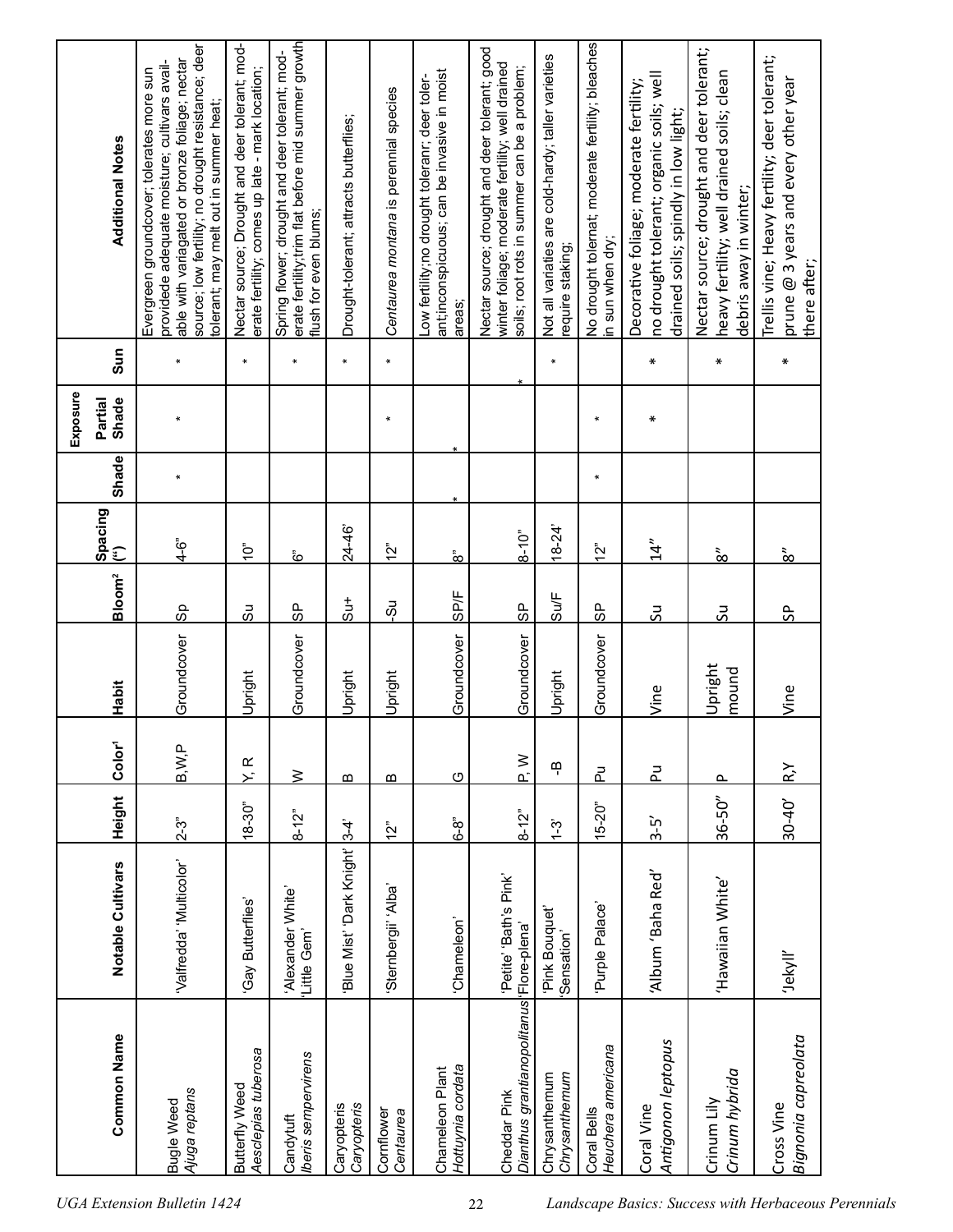| moist; heavy fertility; declines in heat;<br>Drought and deer tolerant; Full sun if<br>is the earliest-blooming one; | Nectar source; heavy fertility; deer toler-<br>ant; spreads rapidly; | Drought and deer tolerant; low fertili-<br>ty; comes up late in spring; mark site; | drought tolerant; high organic soils; mulch<br>attractive fern-Ike foliage; best grown in<br>Nectar source; moderate fertility, no<br>shade; | Digitalis X mertonensis and D. lutea are<br>perennials | Nectar source; deer tolerant; moderate<br>fertility;scalds in full sun; | Drought-tolerant; attractive to butterflies; | Nectar source; heavy fertility; no drought<br>tolerant; deer tolerant; do not crowd; | drought tolerant; organic, well drained<br>soils; mulch heavily in North Georgia;<br>arge flowers; moderate fertility;no | Fragrant flowers; moderate fertility; no<br>drought tolerant; well drained soils; | Wispy flower spikes; drought-tolerant; | Nectar source; drought tolerant; moderate<br>fertility; well drained soil; scout for bulb<br>rot; divide @ 3 years |
|----------------------------------------------------------------------------------------------------------------------|----------------------------------------------------------------------|------------------------------------------------------------------------------------|----------------------------------------------------------------------------------------------------------------------------------------------|--------------------------------------------------------|-------------------------------------------------------------------------|----------------------------------------------|--------------------------------------------------------------------------------------|--------------------------------------------------------------------------------------------------------------------------|-----------------------------------------------------------------------------------|----------------------------------------|--------------------------------------------------------------------------------------------------------------------|
| ⋇                                                                                                                    | $\ast$                                                               | $\ast$                                                                             |                                                                                                                                              | $\ast$                                                 |                                                                         | $\ast$                                       | $\ast$                                                                               | ₩                                                                                                                        | $\ast$                                                                            | $\ast$                                 | $\ast$                                                                                                             |
| ₩                                                                                                                    |                                                                      |                                                                                    | ∗                                                                                                                                            | ∗                                                      |                                                                         |                                              |                                                                                      |                                                                                                                          |                                                                                   |                                        |                                                                                                                    |
|                                                                                                                      |                                                                      |                                                                                    |                                                                                                                                              |                                                        | ∗                                                                       |                                              |                                                                                      |                                                                                                                          |                                                                                   |                                        |                                                                                                                    |
| 12"                                                                                                                  | $\tilde{\mathbf{6}}$                                                 | 12"                                                                                | $12 - 18"$                                                                                                                                   |                                                        | 12"                                                                     | $\frac{3}{8}$                                | 16''                                                                                 | 12"                                                                                                                      | $\frac{1}{\infty}$                                                                | 24"                                    | $\tilde{\mathbf{G}}$                                                                                               |
| ჯ                                                                                                                    |                                                                      | $5u-$                                                                              | ႕                                                                                                                                            | $5P+$                                                  | 50                                                                      | Su/F                                         | $\frac{1}{2}$                                                                        | Su/F                                                                                                                     | 50                                                                                | ÷rs                                    | $U-SU$                                                                                                             |
| Upright                                                                                                              |                                                                      | Upright                                                                            | Upright                                                                                                                                      |                                                        | Upright                                                                 |                                              | Upright                                                                              | Upright                                                                                                                  | Upright                                                                           | Upright<br>Mound                       | Upright                                                                                                            |
| $\overline{\overline{5}}$                                                                                            | gʻM                                                                  | ≻<br>ക്                                                                            | $\sim$                                                                                                                                       | W, P, Y, L                                             | $\geq$                                                                  | Y,R,O                                        | $\overline{\overline{6}}$                                                            | $\overline{\overline{5}}$                                                                                                | $\sim$                                                                            | ௨<br>$\dot{\mathsf{z}}$                | $P$ , W, L                                                                                                         |
| $15 - 20$ "                                                                                                          | $4 - 6''$                                                            | 28-56                                                                              | $24 - 30"$                                                                                                                                   | $2 - 6'$                                               | $20 - 24"$                                                              | $1 - 2\frac{1}{2}$                           | $20 - 36"$                                                                           | $12 - 25''$                                                                                                              | $28 - 60''$                                                                       | $2 - 3'$                               | $24 - 30"$                                                                                                         |
| 'Stella Supreme'<br>Ribbonnette'<br>Black Falcon'                                                                    | Bellissima White'                                                    | Screeming Yellow'                                                                  | 'Bridal Veil' 'Erica'                                                                                                                        | Krik Island'<br>Gigantea                               | 'Variegatum'                                                            | Baby Cole<br>Burgundy'                       | Country Gardens'                                                                     | 'Jersey Beauty'                                                                                                          | 'Rubrum'                                                                          | Syskiyou Pink'                         | 'Alba', 'Floristan<br>Violet'                                                                                      |
| Hemerocallis hybrida<br><b>Daylily</b>                                                                               | English Daisies<br>Bellis perennis                                   | Baptisia australis<br>False Indigo                                                 | Astilbe x ardensii<br>False Spirea                                                                                                           | Digitalis ferruginea<br>Foxglove                       | Fragrant Solomon's Seals<br>Polygonatum odoratum                        | <b>Blanket Flower</b><br>Gaillardia          | Garden Aster<br>Aster                                                                | Dahlia hybrida<br>Garden Dahlia                                                                                          | ilium speciosum<br>Garden Lilies                                                  | Gaura<br>Gaura                         | Liatris spicata<br>Gay Feather                                                                                     |
|                                                                                                                      | numerous cultivars available; 'Stella d'Oro'                         | Groundcover Su-                                                                    |                                                                                                                                              | heavily; keep moist; many colors available;            |                                                                         |                                              |                                                                                      |                                                                                                                          |                                                                                   |                                        |                                                                                                                    |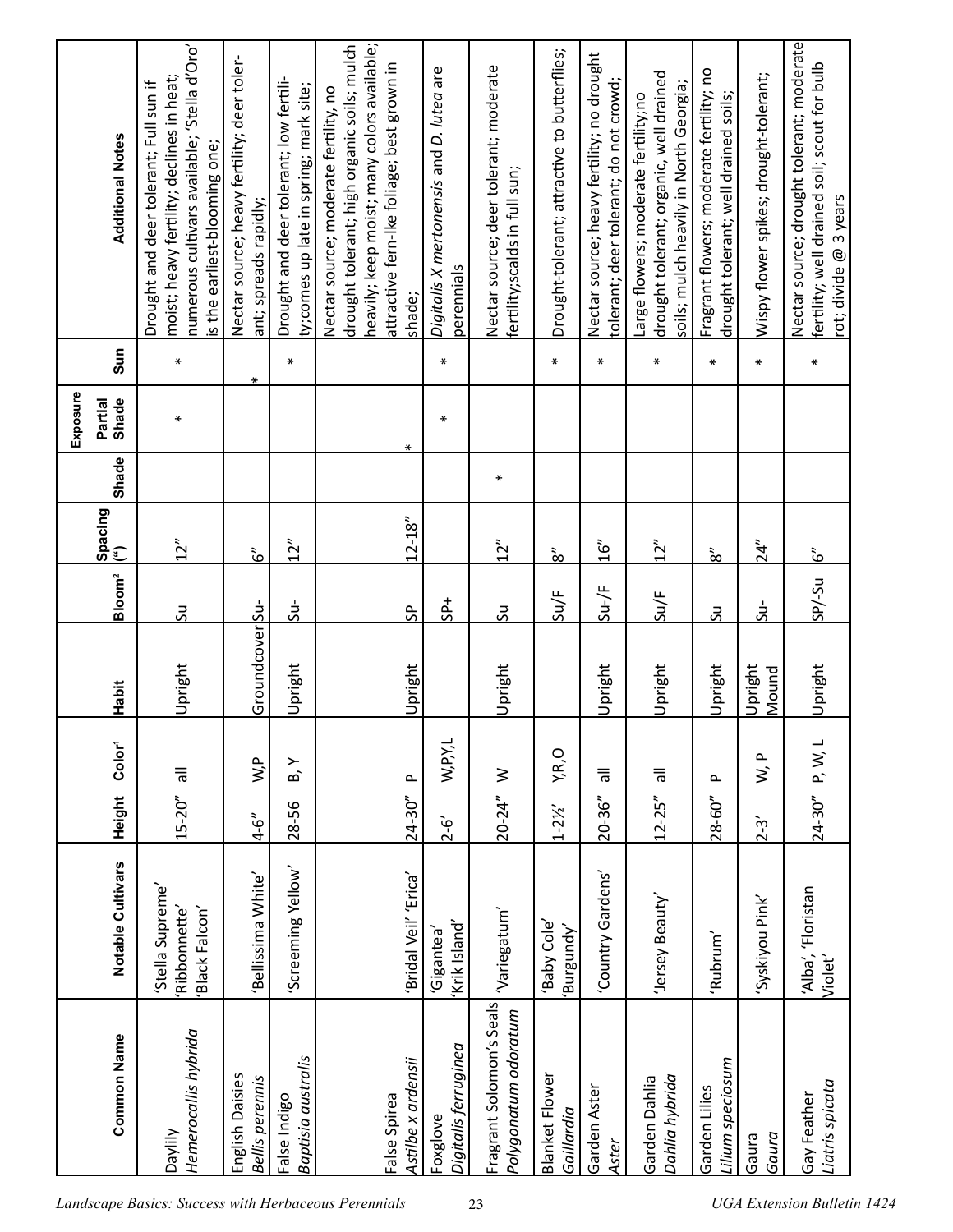| <b>Additional Notes</b>      | species; drought and deer tolerant; can be<br>sustains caterpillars of numerous butterfly<br>Easy to grow; nectar source; foliage<br>invasive; | Aromatic foliage; drought and deertoler-<br>ant; nectar source; low fertility; aggres-<br>sive; gets leggy if fertilized; | remove old flowers for continuous bloom-<br>/igorous growth habit; well-drained soils;<br>ing: | moderate fertility;do not cover with mulch<br>Nectar source; drought and deer tolerant;<br>in winter; | ant; do not cut frosted branches until late<br>Nectar source; Drought and deer toler-<br>spring, mound with leaves until April; | drained soils' spreads by runners; can get<br>Drought tolerant; moderate fertility; well<br>tree-like when mature | dark green to blue-green; many variegated<br>Foliage colors range from yellow-green to<br>varieties are also available; moderate fer-<br>tility; high organic soils; deer food; divide<br>@ 5 years; | deer tolerant; moderate fertility; trim @3<br>Nectar source; trellis vine; drought and<br>rears to keep shape/vigor; | Very floriferous; moderate fertility;well<br>drained soils; do not mulch heavily; | moderate fertility; young plants may need<br>Nectar source; drought and deer tolerant;<br>staking; |
|------------------------------|------------------------------------------------------------------------------------------------------------------------------------------------|---------------------------------------------------------------------------------------------------------------------------|------------------------------------------------------------------------------------------------|-------------------------------------------------------------------------------------------------------|---------------------------------------------------------------------------------------------------------------------------------|-------------------------------------------------------------------------------------------------------------------|------------------------------------------------------------------------------------------------------------------------------------------------------------------------------------------------------|----------------------------------------------------------------------------------------------------------------------|-----------------------------------------------------------------------------------|----------------------------------------------------------------------------------------------------|
| Sun                          | $\ast$                                                                                                                                         | ∗                                                                                                                         | $\ast$                                                                                         | $\ast$                                                                                                | ∗                                                                                                                               | ∗                                                                                                                 |                                                                                                                                                                                                      | $\ast$                                                                                                               | $\ast$                                                                            | ₩                                                                                                  |
| Exposure<br>Partial<br>Shade |                                                                                                                                                |                                                                                                                           | ∗                                                                                              |                                                                                                       |                                                                                                                                 | ∗                                                                                                                 | ₩                                                                                                                                                                                                    | ∗                                                                                                                    |                                                                                   | ⋇                                                                                                  |
| Shade                        |                                                                                                                                                |                                                                                                                           |                                                                                                |                                                                                                       |                                                                                                                                 |                                                                                                                   | ₩                                                                                                                                                                                                    |                                                                                                                      |                                                                                   |                                                                                                    |
| Spacing<br>(")               | $\tilde{6}'$                                                                                                                                   | `ა<br>ს                                                                                                                   | $12 - 18"$                                                                                     | <u>ئی</u>                                                                                             | $36 - 54"$                                                                                                                      | $\dot{\vec{r}}$                                                                                                   | $15 - 18"$                                                                                                                                                                                           | 36-60'                                                                                                               | $\sum_{i=1}^{n}$                                                                  | $12 - 18"$                                                                                         |
| Bloom <sup>2</sup>           | $S^{\text{u+}}/F$                                                                                                                              | <u>us</u>                                                                                                                 |                                                                                                |                                                                                                       | 50                                                                                                                              | 52                                                                                                                | 50                                                                                                                                                                                                   | $\frac{6}{5}$                                                                                                        |                                                                                   | 50                                                                                                 |
| Habit                        | Upright                                                                                                                                        | Upright                                                                                                                   | Groundcover                                                                                    | Groundcover SP+/F                                                                                     | Mounding                                                                                                                        | Upright                                                                                                           | Mounding                                                                                                                                                                                             | Vine                                                                                                                 | GroundcoverSu                                                                     | Upright                                                                                            |
| Color <sup>1</sup>           | $\circ$                                                                                                                                        | W, P, Y, G                                                                                                                | B,W                                                                                            | $\overline{\mathbf{R}}$<br>L,Y,P,W,                                                                   | K R                                                                                                                             |                                                                                                                   | <u>&gt;</u>                                                                                                                                                                                          | R,O                                                                                                                  | $\geq$                                                                            | $\sim$                                                                                             |
| <b>Height</b>                | $24 - 56''$                                                                                                                                    | $15 - 20''$                                                                                                               | $1 - 2$                                                                                        | $4 - 6$                                                                                               | 48-70"                                                                                                                          | 60-120"P                                                                                                          | $15 - 28"$                                                                                                                                                                                           | $4 - 6'$                                                                                                             | $15 - 30"$                                                                        | $24 - 54"$                                                                                         |
| Notable Cultivars            | Peter Pan'                                                                                                                                     | 'Parker's Variety'<br>'Gold Plate'                                                                                        | 'High Tide Blue'                                                                               | 'Strong Red'                                                                                          | 'Miss Huff'                                                                                                                     | 'Variegata'                                                                                                       | 'Patriot'                                                                                                                                                                                            | 'Major Wheeler'                                                                                                      | 'Hortensis'                                                                       | 'Atropurpureum'                                                                                    |
| <b>Common Name</b>           | Goldenrod<br>Solidago                                                                                                                          | Achillea filipendula<br>Golden yarrow                                                                                     | Ageratum houstonianum<br>Hardy Ageratum                                                        | Delosperma cooperii<br>Hardy Ice Plant                                                                | Lantana camara<br>Hardy Lantana                                                                                                 | Clerodendrum trichoto-<br>Harlequin Glory Bower<br>mum                                                            | Hosta<br>Hosta                                                                                                                                                                                       | onicera sempervirens<br>Hummingbird<br>Honeysuckle                                                                   | Kalimeris pinnatifida<br>lapanese Aster                                           | Eupatorium purpureum<br>Joe Pye Weed                                                               |
|                              | <b>UGA Extension Bulletin 1424</b>                                                                                                             |                                                                                                                           |                                                                                                |                                                                                                       | 24                                                                                                                              |                                                                                                                   | Landscape Basics: Success with Herbaceous Perennials                                                                                                                                                 |                                                                                                                      |                                                                                   |                                                                                                    |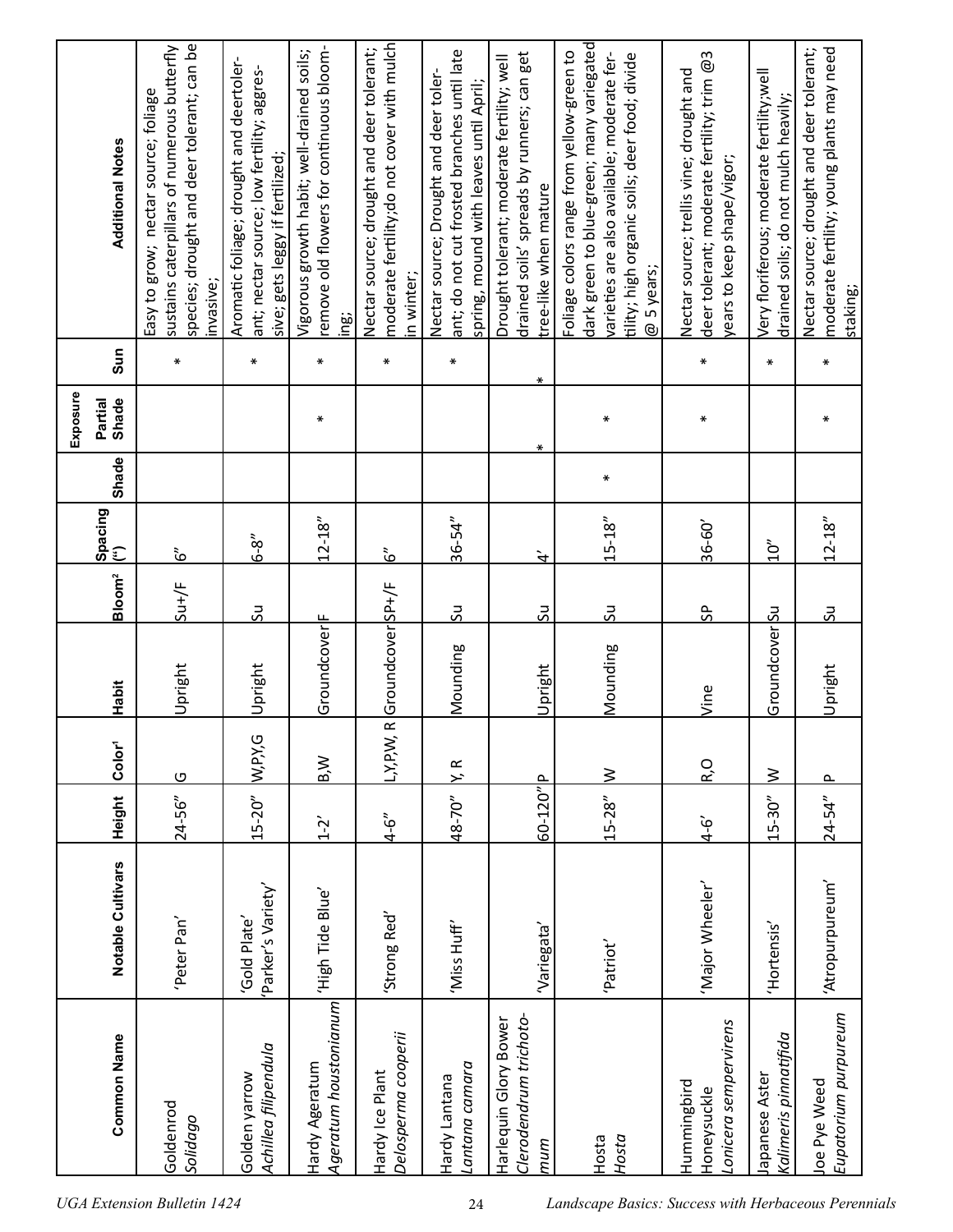| <b>Additional Notes</b>      | Nectar source; drought and deer tolerant;<br>low fertility; well drained soils; | November to early spring; coarse-textured<br>foliage; H. orientalis (Lenten rose) flowers<br>Hellebores niger (Christmas rose) blooms<br>in mid-to late spring; moderate fertility;<br>high organic soils; reseeds; | Nectar source; fragrant; moderate fertility;<br>no drought tolerant; deer tolerant; high<br>organic soils; | Nectar source; moist soils; divide clumps<br>in early spring; | Drought and deer tolerant; moderate fer-<br>tility; spreads slowly; | and O. jaburan (snakebeard); evergreen<br>groundcovers; variegated snakebeard<br>often confised with variegated liriope<br>Ophiopogon japonicus (mondograss), | spikes also attractive; nectar source; bor-<br>ed forms with attractive foliage; flowers<br>Liriope muscari (bordergrass), L. spicata<br>der planting; drought and deer tolerant;<br>(creeping lilyturf); evergreen; variegat-<br>moderate fertility; slow growing; | deer tolerant; high organic soils; leaf min-<br>Foliage declines in heat; nectar source;<br>moderate fertility;no drought tolerant;<br>ers can be a problem; | Nectar source;Fall blooming;Heavy fertili-<br>ty; no drought tolerant; deer tolerant; do<br>not crowd young plants; |
|------------------------------|---------------------------------------------------------------------------------|---------------------------------------------------------------------------------------------------------------------------------------------------------------------------------------------------------------------|------------------------------------------------------------------------------------------------------------|---------------------------------------------------------------|---------------------------------------------------------------------|---------------------------------------------------------------------------------------------------------------------------------------------------------------|---------------------------------------------------------------------------------------------------------------------------------------------------------------------------------------------------------------------------------------------------------------------|--------------------------------------------------------------------------------------------------------------------------------------------------------------|---------------------------------------------------------------------------------------------------------------------|
| Sun                          | $\ast$                                                                          |                                                                                                                                                                                                                     |                                                                                                            |                                                               | $\ast$                                                              | $\pmb{\ast}$                                                                                                                                                  |                                                                                                                                                                                                                                                                     |                                                                                                                                                              | $\ast$                                                                                                              |
| Exposure<br>Partial<br>Shade |                                                                                 | ∗                                                                                                                                                                                                                   |                                                                                                            | ∗                                                             |                                                                     | $\ast$                                                                                                                                                        | ₩                                                                                                                                                                                                                                                                   | ⋇                                                                                                                                                            |                                                                                                                     |
| <b>Shade</b>                 |                                                                                 | ∗                                                                                                                                                                                                                   | ₩                                                                                                          |                                                               |                                                                     | ₩                                                                                                                                                             | ₩                                                                                                                                                                                                                                                                   |                                                                                                                                                              |                                                                                                                     |
| Spacing<br>(")               | $4 - 6''$                                                                       | $\frac{2}{3}$                                                                                                                                                                                                       | $\tilde{6}$                                                                                                | $15 - 18"$                                                    | 12"                                                                 | $4 - 8''$                                                                                                                                                     | $\frac{5}{3}$                                                                                                                                                                                                                                                       | $\ddot{\bm{\tau}}$                                                                                                                                           | 12''                                                                                                                |
| Bloom <sup>2</sup>           |                                                                                 | W/SP                                                                                                                                                                                                                | $\frac{6}{5}$                                                                                              | $\frac{1}{5}$                                                 | $S^{\mu +}/F$                                                       |                                                                                                                                                               |                                                                                                                                                                                                                                                                     | $\frac{a}{2}$                                                                                                                                                | $S^{\mu +}/F$                                                                                                       |
| Habit                        | Groundcover SP+                                                                 | Mounding                                                                                                                                                                                                            | Upright                                                                                                    | Upright                                                       | Spreading                                                           | Groundcover Su                                                                                                                                                | GroundcoverSu                                                                                                                                                                                                                                                       | Mounding                                                                                                                                                     | Upright                                                                                                             |
| Color <sup>1</sup>           |                                                                                 | W, P, L                                                                                                                                                                                                             | $\geq$                                                                                                     | R, B                                                          | B, W, L                                                             | 군                                                                                                                                                             |                                                                                                                                                                                                                                                                     | W.P,B,Y                                                                                                                                                      | k'i di                                                                                                              |
| Height                       | $6-8$                                                                           | $15 - 24"$                                                                                                                                                                                                          | $8 - 12''$                                                                                                 | $2 - 3'$                                                      | $36 - 54"$                                                          | $\frac{1}{2} - 2$                                                                                                                                             | $12 - 15''$                                                                                                                                                                                                                                                         | $15 - 24"$                                                                                                                                                   | 40-54"                                                                                                              |
| Notable Cultivars            | 'Takahira Dake'<br>'Variegatum'                                                 | 'Ivory Prince'                                                                                                                                                                                                      | 'Foprtin's Giant'<br>'Plena' 'Rosea'                                                                       | Queen Victoria'<br>'Bee's Flame'                              | Purple Showers'                                                     | 'NoqiN' ana                                                                                                                                                   | 'Christmas Tree'<br>Majestic'                                                                                                                                                                                                                                       | 'Alba' 'Superba'                                                                                                                                             | 'Audray', 'Arctic'<br>'Climax'                                                                                      |
| <b>Common Name</b>           | Kamtschatka Stonecrop<br>Sedum kamtschaticum                                    | Helleborus orientalis<br>Lenten Rose                                                                                                                                                                                | Convallaria majalis<br>Lily of the Valey                                                                   | Lobelia cardinalis<br>Lobelia                                 | Ruellia britoniana<br>Mexican Petunia                               | Mondo Grass<br>Ophiopogon                                                                                                                                     | Liriope muscari<br>Monkey Grass                                                                                                                                                                                                                                     | Aquilegia canadensis<br>Native Columbine                                                                                                                     | Aster novi belgii<br>New York Aster                                                                                 |
|                              |                                                                                 | Landscape Basics: Success with Herbaceous Perennials                                                                                                                                                                |                                                                                                            |                                                               | 25                                                                  |                                                                                                                                                               |                                                                                                                                                                                                                                                                     | <b>UGA Extension Bulletin 1424</b>                                                                                                                           |                                                                                                                     |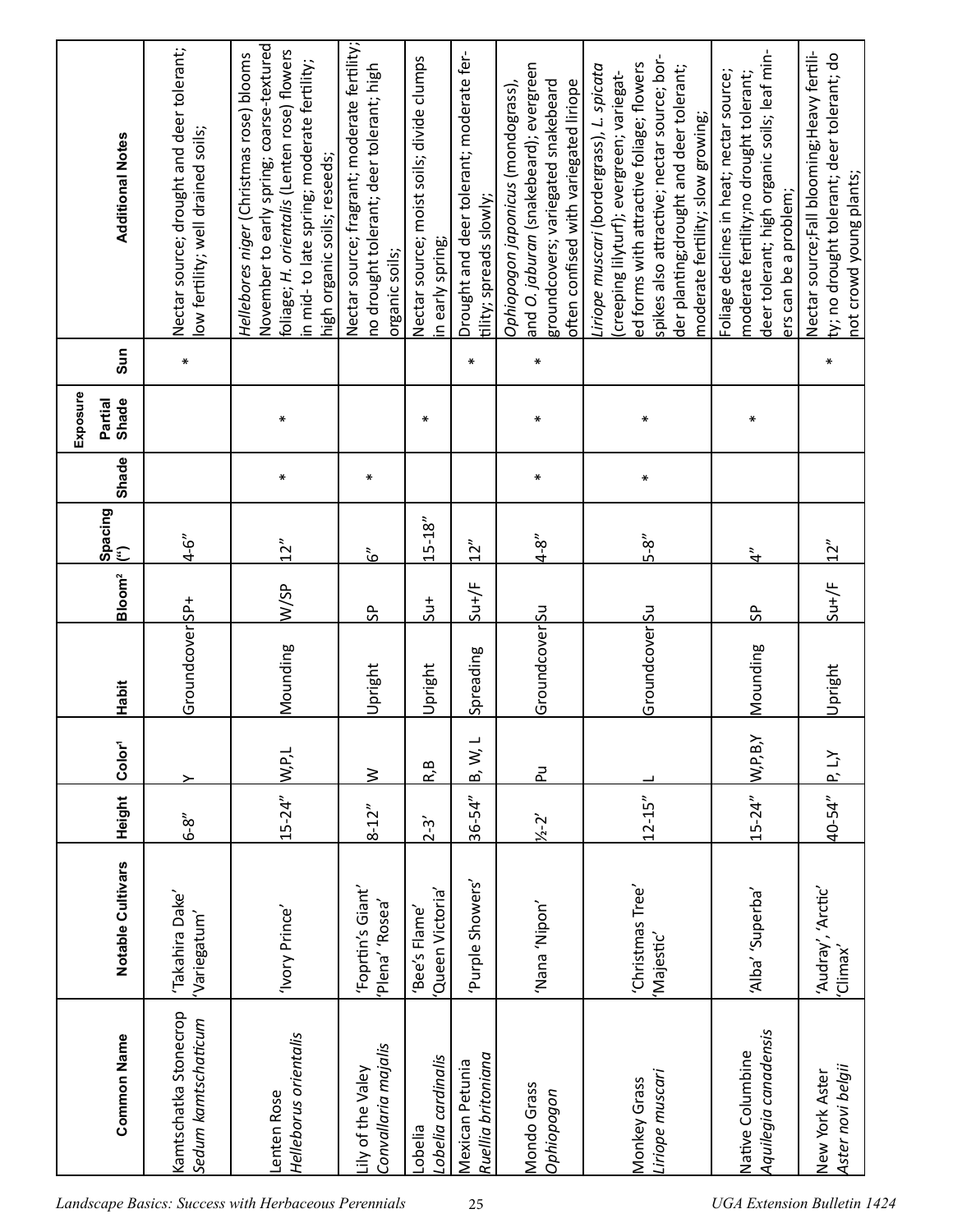|          | <b>Additional Notes</b> | Drought and deer tolerant; cut flowers;<br>ow fertility; aggressive growth; | ant;moderate fertility; some species may<br>Nectar source; drought and deer toler-<br>reseed; | Groundcover with evergreen foliage; sev-<br>eral variegated varieties are available; | moist in dry weather; do not plant deep in<br>drought tolerant; high organic soils; keep<br>Fragrant flowers; moderate fertility; no<br>clay; | Nectar source, moderate fertility, do not<br>crowd with other plants; | blooms; vigorous growth habit; drought<br>Groundcover; the deepest blue-colored<br>and deer tolerant; moderate fertility;<br>spreads rapidly; | Vinca minor (periwinkle), and V. major, ev-<br>ergreen groundcovers; V. minor is smaller,<br>more compact; | Moderate fertility; no drought tolerant;<br>well drained soils; declines in heat; | drought tolarant, well drained soil, mites<br>Nectar source, moderate fertility, no<br>maybe a problem; | Spring color; drought and deer tolerant;<br>moderate fertility; spreads rapidly |  |
|----------|-------------------------|-----------------------------------------------------------------------------|-----------------------------------------------------------------------------------------------|--------------------------------------------------------------------------------------|-----------------------------------------------------------------------------------------------------------------------------------------------|-----------------------------------------------------------------------|-----------------------------------------------------------------------------------------------------------------------------------------------|------------------------------------------------------------------------------------------------------------|-----------------------------------------------------------------------------------|---------------------------------------------------------------------------------------------------------|---------------------------------------------------------------------------------|--|
|          | Sun                     | $\ast$                                                                      | $\pmb{\ast}$                                                                                  |                                                                                      | $\ast$                                                                                                                                        | $\pmb{\ast}$                                                          | $\ast$                                                                                                                                        |                                                                                                            |                                                                                   | $\ast$                                                                                                  | $\ast$                                                                          |  |
| Exposure | Partial<br>Shade        |                                                                             |                                                                                               | ∗                                                                                    | ₩                                                                                                                                             |                                                                       |                                                                                                                                               | $\ast$                                                                                                     |                                                                                   |                                                                                                         |                                                                                 |  |
|          | <b>Shade</b>            |                                                                             |                                                                                               | $\ast$                                                                               |                                                                                                                                               |                                                                       |                                                                                                                                               | ∗                                                                                                          | ∗                                                                                 |                                                                                                         |                                                                                 |  |
|          | Spacing<br>(")          | $8 - 12"$                                                                   | llems ni<br>stonbs<br>bulbs<br>$2 - 3$                                                        | 12''                                                                                 | 18''                                                                                                                                          | 15"                                                                   | $\tilde{6}$                                                                                                                                   | $12 - 15''$                                                                                                | $6 - 8''$                                                                         | $\frac{3}{8}$                                                                                           | $\tilde{\mathcal{S}}$                                                           |  |
|          | Bloom <sup>2</sup>      |                                                                             | <u>50</u>                                                                                     |                                                                                      | <u>50</u>                                                                                                                                     | щ                                                                     |                                                                                                                                               |                                                                                                            |                                                                                   | SP/Su                                                                                                   | ჭ.                                                                              |  |
|          | Habit                   | Groundcover <sup>Su</sup>                                                   | Mounding                                                                                      | Groundcover SP                                                                       | Upright                                                                                                                                       | Mound                                                                 | Groundcover Su+                                                                                                                               | GroundcoverSP                                                                                              | GroundcoverSP                                                                     | Mound                                                                                                   | Spreading                                                                       |  |
|          | Color <sup>1</sup>      | ௳                                                                           | 군                                                                                             | $\geq$                                                                               | P, L, R                                                                                                                                       | ௳                                                                     | ≃                                                                                                                                             | B,W                                                                                                        | $\Omega$                                                                          | B, L, W, P                                                                                              | ≷<br>$\sim$                                                                     |  |
|          | Height                  | $36 - 54"$                                                                  | $10 - 48"$                                                                                    | $6 - 8$                                                                              | $24 - 30''$                                                                                                                                   | $24 - 36"$                                                            |                                                                                                                                               | $3 - 6''$                                                                                                  | $8 - 10''$                                                                        | $15 - 18"$                                                                                              | $10 - 14"$                                                                      |  |
|          | Notable Cultivars       | 'Summer Snow'<br>Pink Bouquet'                                              | 'Purple Sensation'                                                                            | Green Carpet'<br>'Silveredge'                                                        | 'Ann Cousins'<br>'America'                                                                                                                    | 'Ryan's Daisy'                                                        | 'My Love' 'Palmgold'  12-14'                                                                                                                  | 'Alba' 'Multiplex'                                                                                         | Perfecta'                                                                         | Buterfly Blue'<br>'Fame Blue',                                                                          | 'Siskiyou                                                                       |  |
|          | <b>Common Name</b>      | Physostegia virginiana<br><b>Obidient Plant</b>                             | Ornamental Onion and<br>Allium schoenoprasum<br>Garlic                                        | achysandra terminalis<br>Pachysandra                                                 | Peonia hybrida<br>Peony                                                                                                                       | mum Dendrathemum x<br>Perennial Chrysanthe-<br>morifolium             | Perenial Plumbago<br>plumbaginoides<br>Ceratostigma                                                                                           | Periwinkle<br>Vinca                                                                                        | Bergenia cordifolia<br>Pigsqueak                                                  | Scabiosa caucasica<br>Pincusion Flower                                                                  | <b>Denthera</b> speciosa<br>Primrose                                            |  |
|          |                         | <b>UGA Extension Bulletin 1424</b>                                          |                                                                                               |                                                                                      |                                                                                                                                               | 26                                                                    | Landscape Basics: Success with Herbaceous Perennials                                                                                          |                                                                                                            |                                                                                   |                                                                                                         |                                                                                 |  |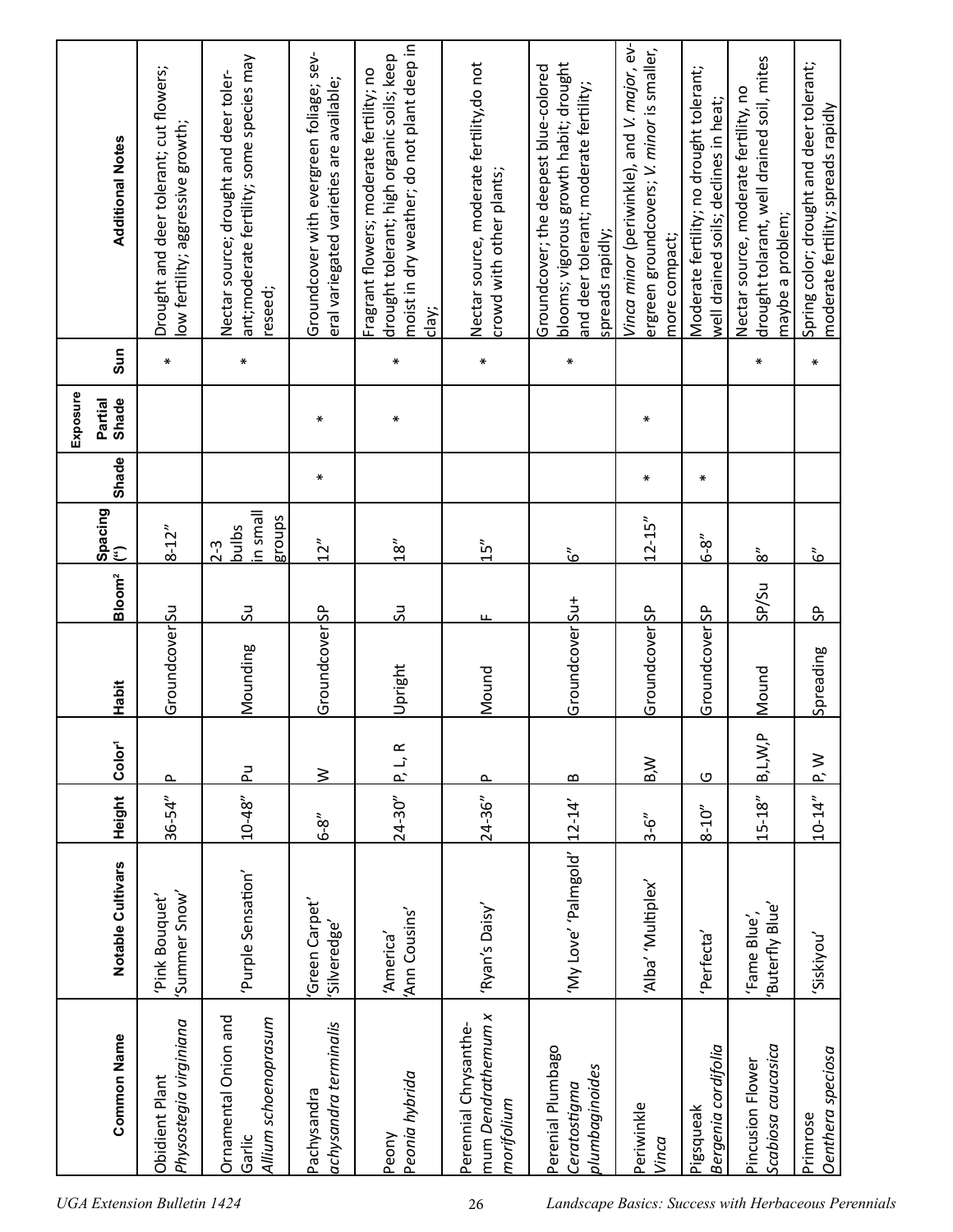|          | <b>Additional Notes</b> | Drought-tolerant and attractive to butter-<br>flies; nectar source; deer tolerant; heavy<br>fertility; deadheading is essential; | Heavy fertility; organic soils; deer tolerant;<br>keep moist; mite can be a problem; during<br>drought they go dormant; | Nectar source; drought and deer tolerant;<br>moderate fertility; seedling color varies;<br>colonizes; | Nectar source; drought and deer telerant;<br>low fertility; can be invasive; | Moderate fertility; No drought tolerant;<br>deer tolerant; high organic soils; | Nectar source, moderate fertility, do not<br>crowd with other plants; | (Mexican sage), S. guaranitica (Blue Sage);<br>is cold tender in North Georgia; S. elegans<br>a tall, bushy, late-blooming purple species<br>Salvia farinacea (blue salvia), S. leucantha<br>(pineapple sage) has aromatic foliage; all<br>salvias attract butterflies; nectar source;<br>drought andeer tolerant; heavy fertility;<br>do not crowd young plants; trimmings<br>help; | Nectar source; trellis vine; hedge mound;<br>heavy fertility; deer tolerant; zone 6 or<br>higher; | shade, and P. carolina 'Miss Lingard' is also<br>Phlox paniculata (garden phlox) produces<br>available; nectar source, fragrant flowers;<br>spring bloomer, heat- and drought-toler-<br>tall and showy flower stalks; P. subulata<br>moderate fertility; mildew problem and<br>ant; P. divaricata (blue phlox) tolerates<br>(moss phlox, thrift), groundcover and<br>deer problem |
|----------|-------------------------|----------------------------------------------------------------------------------------------------------------------------------|-------------------------------------------------------------------------------------------------------------------------|-------------------------------------------------------------------------------------------------------|------------------------------------------------------------------------------|--------------------------------------------------------------------------------|-----------------------------------------------------------------------|--------------------------------------------------------------------------------------------------------------------------------------------------------------------------------------------------------------------------------------------------------------------------------------------------------------------------------------------------------------------------------------|---------------------------------------------------------------------------------------------------|-----------------------------------------------------------------------------------------------------------------------------------------------------------------------------------------------------------------------------------------------------------------------------------------------------------------------------------------------------------------------------------|
|          | Sun                     | $\ast$                                                                                                                           |                                                                                                                         | $\ast$                                                                                                | $\ast$                                                                       |                                                                                | $\ast$                                                                | $\ast$                                                                                                                                                                                                                                                                                                                                                                               | $\ast$                                                                                            | $\ast$                                                                                                                                                                                                                                                                                                                                                                            |
| Exposure | Partial<br>Shade        |                                                                                                                                  | ∗                                                                                                                       |                                                                                                       |                                                                              |                                                                                |                                                                       | ∗                                                                                                                                                                                                                                                                                                                                                                                    |                                                                                                   | ₩                                                                                                                                                                                                                                                                                                                                                                                 |
|          | Shade                   |                                                                                                                                  | ∗                                                                                                                       |                                                                                                       |                                                                              | $\ast$                                                                         |                                                                       |                                                                                                                                                                                                                                                                                                                                                                                      |                                                                                                   | ₩                                                                                                                                                                                                                                                                                                                                                                                 |
|          | Spacing<br>(")          | $8 - 10''$                                                                                                                       | $\tilde{f}$                                                                                                             | 12"                                                                                                   | ڞ                                                                            | 12"                                                                            | $10 - 15''$                                                           | $8 - 15''$                                                                                                                                                                                                                                                                                                                                                                           | $\frac{3}{8}$                                                                                     | $\frac{3}{8}$                                                                                                                                                                                                                                                                                                                                                                     |
|          | Bloom <sup>2</sup>      | $5P+/SU$                                                                                                                         | $Sp/F+$                                                                                                                 | ξÓ                                                                                                    | ΩŚ                                                                           | $\sqrt{5}$                                                                     | Su/F                                                                  | $\frac{SUF}{E}$                                                                                                                                                                                                                                                                                                                                                                      | 50                                                                                                | SP/Su                                                                                                                                                                                                                                                                                                                                                                             |
|          | Habit                   | Upright                                                                                                                          | Mounding                                                                                                                | Upright                                                                                               | Spreading                                                                    | Upright                                                                        | Upright                                                               | Upright                                                                                                                                                                                                                                                                                                                                                                              | Vine                                                                                              | Upright                                                                                                                                                                                                                                                                                                                                                                           |
|          | Color <sup>1</sup>      | $\mathbf{r}$                                                                                                                     | Pu, W                                                                                                                   | ≻                                                                                                     | $\sim$                                                                       | $\geq$                                                                         |                                                                       | W,B,R,L                                                                                                                                                                                                                                                                                                                                                                              | $\geq$                                                                                            | $\overline{\overline{5}}$                                                                                                                                                                                                                                                                                                                                                         |
|          | Height                  |                                                                                                                                  | $4 - 9''$                                                                                                               | $36 - 48"$                                                                                            | $12 - 15''$                                                                  | $15 - 18"$                                                                     | $26 - 40"$                                                            | $24 - 54"$                                                                                                                                                                                                                                                                                                                                                                           | $6-8$                                                                                             | $22 - 40"$                                                                                                                                                                                                                                                                                                                                                                        |
|          | Notable Cultivars       | 'Bright Star' 'Magnus' 24-36"                                                                                                    | 'Autropurpurea'                                                                                                         | 'Maid of Orleans'<br>Primrose Beauty'                                                                 | 'Candycane' 'Polaris'<br>'Flame'                                             | 'Variegata'                                                                    | 'Blue Mist'<br>Blue Spire'                                            | Blue Queen' 'Indigo'<br>'Rubicundra'                                                                                                                                                                                                                                                                                                                                                 | 'Hatsuyuki'                                                                                       | 'Peacock White'<br>'The King',                                                                                                                                                                                                                                                                                                                                                    |
|          | <b>Common Name</b>      | Echinacea purpurea<br>Purple Coneflower                                                                                          | Oxalis regnellii<br>Purple Oxalis                                                                                       | Red Hot Poker Plant<br>Kniphofia uvaria                                                               | Ridgid Verbena<br>Verbena rigida                                             | ris tectorum<br>Rooftop Iris                                                   | Russian Sage Perovskia<br>atriplicifolia                              | Salvia<br>Salvia                                                                                                                                                                                                                                                                                                                                                                     | Trachelospermum<br>Summer Jasmine<br>asiaticum                                                    | Phlox paniculata<br>Summer Phlox                                                                                                                                                                                                                                                                                                                                                  |
|          |                         |                                                                                                                                  | Landscape Basics: Success with Herbaceous Perennials                                                                    |                                                                                                       |                                                                              |                                                                                |                                                                       | 27                                                                                                                                                                                                                                                                                                                                                                                   |                                                                                                   | <b>UGA Extension Bulletin 1424</b>                                                                                                                                                                                                                                                                                                                                                |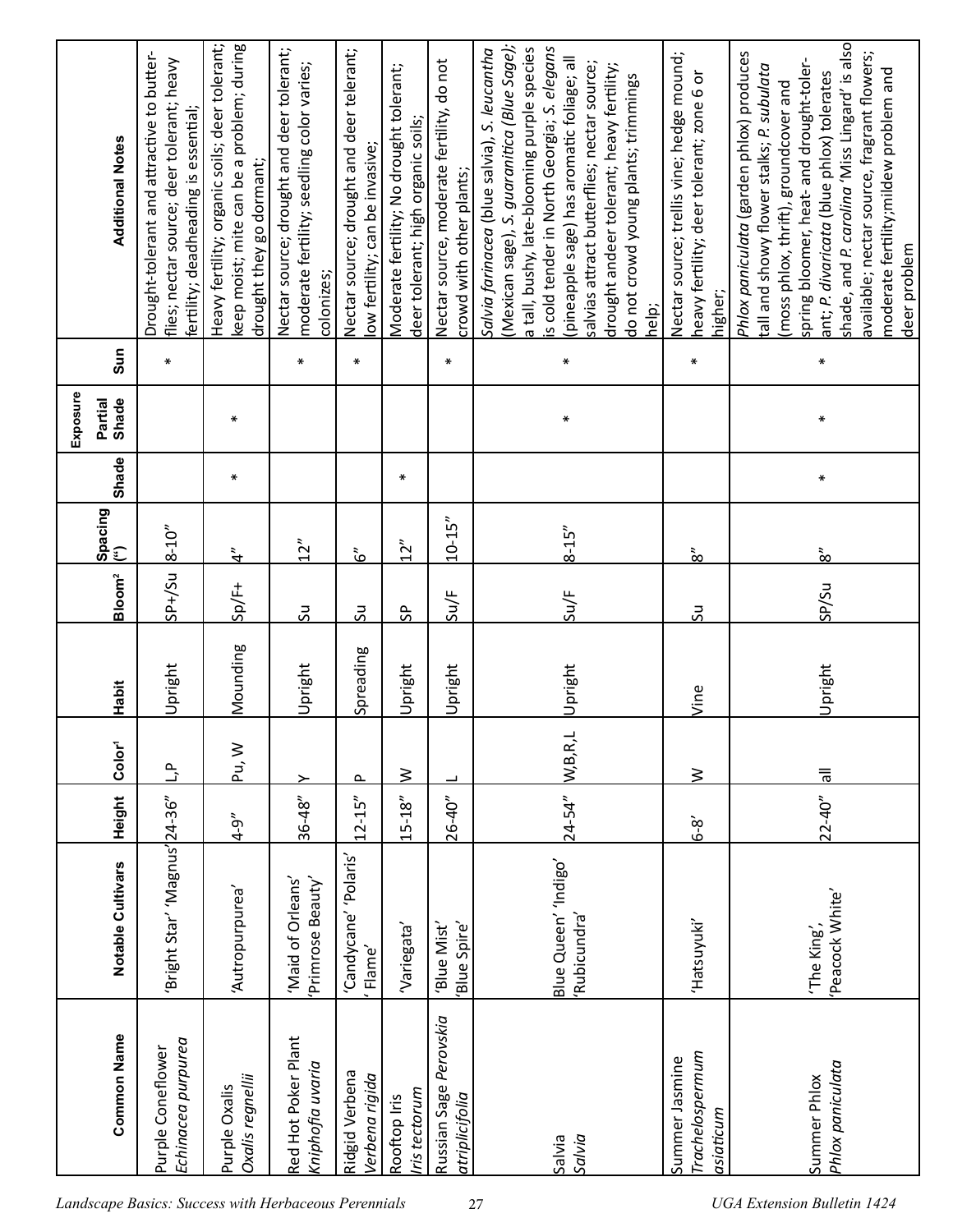|          | <b>Additional Notes</b>                         | ton) and S. virens (green lavender cotton);<br>Santolina chaemaecyparius (lavender cot-<br>tolerant; avoid excess fertilization; prune<br>aromatic foliage; drought and salt spray<br>after flowering; | Native vine, nectar source; drought and<br>deer resistant; low fertility; cut back to<br>thumb wood each winter | Heat- and drought-tolerant; deer tolerant;<br>treuse, purple, variegated, silver; flowers<br>also attractive; most species are ground-<br>succulent foliage of many colors, char-<br>covers; | drought tolerant; deer tolerant, moderate<br>fertility; gets legy if overfertilized; well<br>Excellent cut flower; spring color; no<br>drained soils; | tolerant; deer tolerant; moderate fertility;<br>Nectar source; fragrant flowers; drought<br>requires trimming to look good, there is<br>single and double flower form | source; drought and deer tolerant; moder-<br>Verbena canadensis, Rose verbena, and V.<br>spreading and floriferous; drought-toler-<br>ate fertility; may reseed; mites may be a<br>tenuisecta, Moss verbena; low-growing,<br>ant and attractive to butterflies; nectar<br>problem; | with height between 1' and 2'; V. repens is<br>a very low-growing mat-forming type with<br>Veronica spicata, Speedwell, has varieties<br>erate fertility,no drought tolerant; dead-<br>evergreen foliage; nectar source; mod-<br>heading is required; |
|----------|-------------------------------------------------|--------------------------------------------------------------------------------------------------------------------------------------------------------------------------------------------------------|-----------------------------------------------------------------------------------------------------------------|----------------------------------------------------------------------------------------------------------------------------------------------------------------------------------------------|-------------------------------------------------------------------------------------------------------------------------------------------------------|-----------------------------------------------------------------------------------------------------------------------------------------------------------------------|------------------------------------------------------------------------------------------------------------------------------------------------------------------------------------------------------------------------------------------------------------------------------------|-------------------------------------------------------------------------------------------------------------------------------------------------------------------------------------------------------------------------------------------------------|
|          | Sun                                             | $\pmb{\ast}$                                                                                                                                                                                           | ∗                                                                                                               | $\ast$                                                                                                                                                                                       | ⋇                                                                                                                                                     | $\ast$                                                                                                                                                                | $\ast$                                                                                                                                                                                                                                                                             | $\ast$                                                                                                                                                                                                                                                |
| Exposure | Partial<br>Shade                                |                                                                                                                                                                                                        | ∗                                                                                                               |                                                                                                                                                                                              |                                                                                                                                                       |                                                                                                                                                                       |                                                                                                                                                                                                                                                                                    | ∗                                                                                                                                                                                                                                                     |
|          | <b>Shade</b>                                    |                                                                                                                                                                                                        | ∗                                                                                                               |                                                                                                                                                                                              |                                                                                                                                                       |                                                                                                                                                                       |                                                                                                                                                                                                                                                                                    |                                                                                                                                                                                                                                                       |
|          | $\left \frac{\text{Spacing}}{\text{op}}\right $ | $15 - 18"$                                                                                                                                                                                             | 24''                                                                                                            | $8 - 10''$                                                                                                                                                                                   | $\frac{3}{8}$                                                                                                                                         | 12"                                                                                                                                                                   | $8 - 12''$                                                                                                                                                                                                                                                                         | $18 - 30"$                                                                                                                                                                                                                                            |
|          | Bloom <sup>2</sup>                              | <u>კ</u>                                                                                                                                                                                               | $S u + /F$                                                                                                      | SP/F                                                                                                                                                                                         | su/su                                                                                                                                                 | $3P+/-F$                                                                                                                                                              | SP/F                                                                                                                                                                                                                                                                               | Su/F                                                                                                                                                                                                                                                  |
|          | <b>Habit</b>                                    | Mounding                                                                                                                                                                                               | Vine                                                                                                            | Spreading                                                                                                                                                                                    | Upright                                                                                                                                               | Spreading                                                                                                                                                             | Upright                                                                                                                                                                                                                                                                            | Spreading<br>Upright                                                                                                                                                                                                                                  |
|          | Color <sup>1</sup>                              |                                                                                                                                                                                                        | $\geq$                                                                                                          | W,PR                                                                                                                                                                                         | <u>≳</u>                                                                                                                                              | R, P, W                                                                                                                                                               | W,B,L                                                                                                                                                                                                                                                                              | B,W                                                                                                                                                                                                                                                   |
|          | Height                                          | $1\frac{1}{2}$                                                                                                                                                                                         | $10 - 12'$                                                                                                      | $18 - 30"$                                                                                                                                                                                   | $18 - 24"$                                                                                                                                            | $12 - 18''$                                                                                                                                                           | $36 - 48"$                                                                                                                                                                                                                                                                         | $1'' - 2'$                                                                                                                                                                                                                                            |
|          | Notable Cultivars                               | 'Nana' 'Pretty Pink'                                                                                                                                                                                   |                                                                                                                 | 'Autumn Joy'                                                                                                                                                                                 | 'Alaska' 'Everest'                                                                                                                                    | 'Alba' 'Carnea'                                                                                                                                                       | 'Finesse' 'Lillipop'                                                                                                                                                                                                                                                               | Sunny Border Blue'<br>'Icicle',                                                                                                                                                                                                                       |
|          | <b>Common Name</b>                              | Santolina chamaecypa-<br>Santolina<br>rissus                                                                                                                                                           | Clematis virginiana<br>Summer Sweet                                                                             | Sedum<br>Sedum                                                                                                                                                                               | Chrysanthemum<br>Shasta Daisy<br>superbum                                                                                                             | Saponaria ocymoides<br>Soapwort                                                                                                                                       | South American Verbena<br>Verbena bonariensis                                                                                                                                                                                                                                      | Veronica alpina<br>Speedwell                                                                                                                                                                                                                          |
|          |                                                 | <b>UGA Extension Bulletin 1424</b>                                                                                                                                                                     |                                                                                                                 |                                                                                                                                                                                              | 28                                                                                                                                                    |                                                                                                                                                                       | Landscape Basics: Success with Herbaceous Perennials                                                                                                                                                                                                                               |                                                                                                                                                                                                                                                       |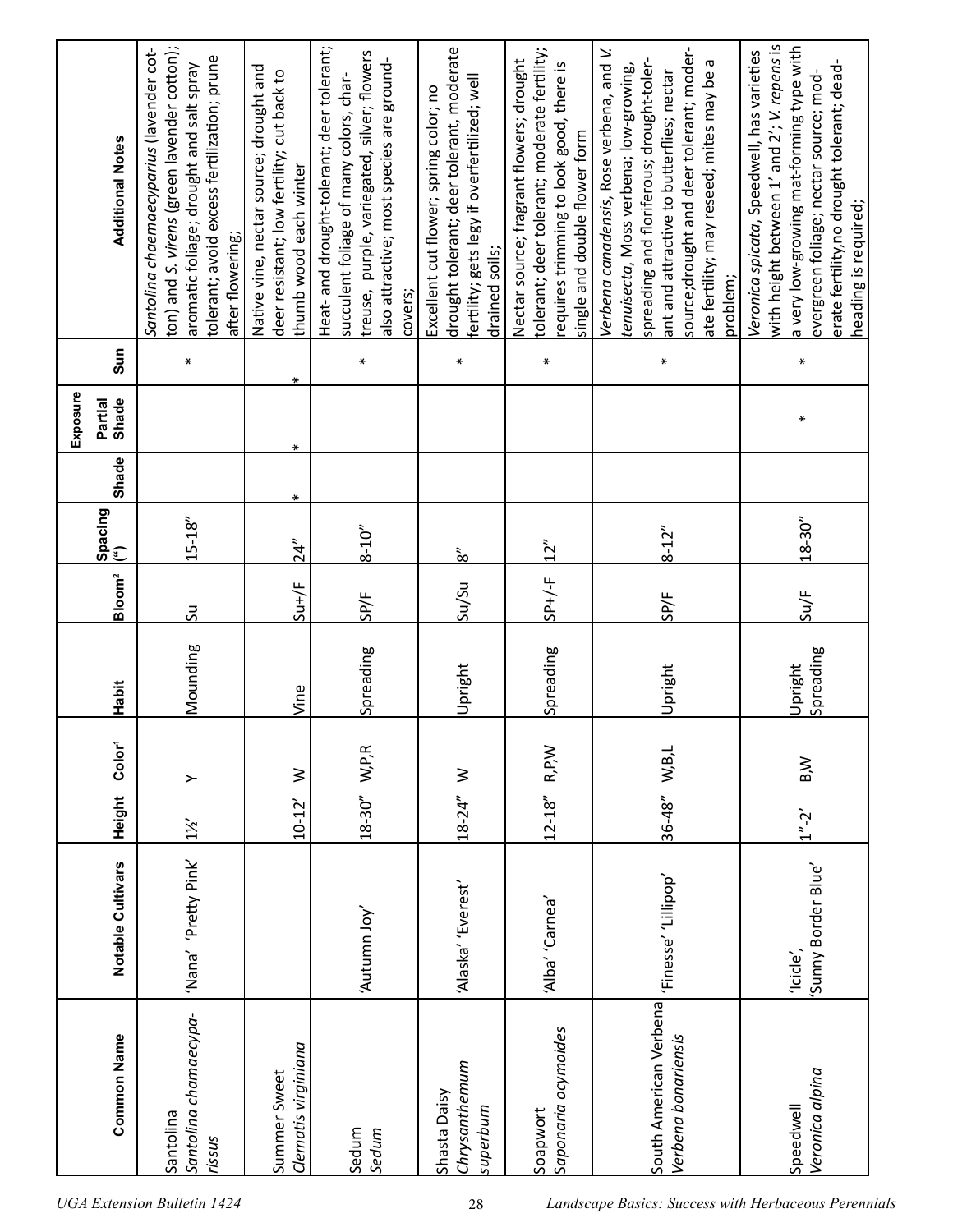| Exposure | <b>Additional Notes</b><br>Sun<br>Partial<br>Shade<br>Shade<br>Spacing<br>(") | drought tolerant; deer tolerant; declines<br>Heavy fertility; no<br>Full sun if moist;<br>in heat;<br>$\ast$<br>$\ast$<br>$\sum_{i=1}^{n}$ | Drought-tolerant; variegated form also<br>available; thrives in sandy soils;<br>$\ast$<br>$\ast$<br>18'' | nectar source; well drained soil; moderate<br>Easy to grow; heat- and drought-tolerant;<br>fertility;<br>$\ast$<br>∗<br>12" | Nectar source; drought and deer tolerant;<br>moderate fertility; huge;<br>$\ast$<br>24" | Fragrant blooms; declines in heat;<br>$\ast$ | Hardy to zone 7; requires irrigation; heavy<br>fertility; deer tolerant; mulch heavily in<br>winter;<br>$\ast$<br>12'' | Nectar source; drought and deer tolerant;<br>moderate fertility; trim to thumb wood $@$<br>3years & every year after;<br>$\ast$<br>12'' | fertility; well drained soils; mites can be<br>Nectar source; drought tolerant; heavy<br>problem;<br>$\ast$<br>$8 - 10''$ | Groundcover with aromatic foliage; white<br>or gold-variegated varieties are available;<br>$\ast$<br>$6 - 12"$ | No drought tolerant; deer tolerant; mod-<br>erate fertility; mites can be a problem;<br>deadheading required;<br>$\ast$<br>$8 - 12"$ | Nectar source; heavy fertility; deer toler-<br>ant; water and fertilize in summer heat;<br>trim when leggy;<br>⋇<br>$8 - 12"$ | Nectar source; spring bloom; low fertility;<br>no drought tolerant; high organic soils;<br>$\ast$<br>∗<br>$\frac{3}{8}$ |
|----------|-------------------------------------------------------------------------------|--------------------------------------------------------------------------------------------------------------------------------------------|----------------------------------------------------------------------------------------------------------|-----------------------------------------------------------------------------------------------------------------------------|-----------------------------------------------------------------------------------------|----------------------------------------------|------------------------------------------------------------------------------------------------------------------------|-----------------------------------------------------------------------------------------------------------------------------------------|---------------------------------------------------------------------------------------------------------------------------|----------------------------------------------------------------------------------------------------------------|--------------------------------------------------------------------------------------------------------------------------------------|-------------------------------------------------------------------------------------------------------------------------------|-------------------------------------------------------------------------------------------------------------------------|
|          | Bloom <sup>2</sup>                                                            | ၛၟ<br>Upright                                                                                                                              | 50<br>Mounding                                                                                           | 50<br>Upright                                                                                                               | $S^{\mu +}/F$<br>Upright                                                                | $SP+/-$ Su $6-8''$<br>Upright                | $S^{\mu +}/F$<br>Upright                                                                                               | 50                                                                                                                                      | Groundcover SP                                                                                                            | GroundcoverSu                                                                                                  | $105 - \text{S}$<br>Mounding                                                                                                         | Groundcover SP/F                                                                                                              | <u>კ</u><br>Upright                                                                                                     |
|          | Habit<br>Color <sup>1</sup><br>Height                                         | ┙<br>ம்<br>$15 - 25''$                                                                                                                     | ≻                                                                                                        | $\bf{m}$<br>$20 - 25''$                                                                                                     | <u>&gt;</u><br>$72 - 96''$                                                              | W,P,R,L                                      | ΡJ<br>В,<br>48-60"                                                                                                     | Vine<br>œ                                                                                                                               | $\mathbf{r}$<br>B,                                                                                                        | B, L                                                                                                           | ≻<br>$18 - 28"$                                                                                                                      | 군                                                                                                                             | $\sim$<br>$\dot{\mathsf{z}}$<br><b>b</b><br>$12 - 14"$                                                                  |
|          | Notable Cultivars                                                             | Bluestone' 'Isis'<br>'J.C. Weguelin'                                                                                                       | $6 - 12"$<br>'Sungold' 'Hidcote'                                                                         | Blue Danube'                                                                                                                | 'Capenoch Star'<br>'Corona Dorica'                                                      | $1 - 2$<br>'Blood Red'<br>'Homeland'         | 'Athens Blue'                                                                                                          | $8 - 10'$<br>'Autropurpurea'                                                                                                            | $3 - 6''$<br>Coushion Pink'<br>'Blue Hills'                                                                               | $3 - 6''$<br>'Elfin'                                                                                           | 'Autumn Blush'<br>'Little Sundial'<br>'Baby Sun'                                                                                     | $5 - 8$<br>'Homestead Purple'                                                                                                 | 'Alba' 'Rubra'                                                                                                          |
|          | <b>Common Name</b>                                                            | Tradascantia virginiana<br>Spiderwort                                                                                                      | St. John's Wort<br>Hypericum                                                                             | Stokesia laevis<br>Stoke's Aster                                                                                            | Helianthus angustifolius<br>Swamp Sunflower                                             | Dianthus barbatus<br>Sweet William           | <b>Tibouchina Athens Blue</b><br>Tibouchina grandiflora                                                                | Campsis radicans<br>Trumpet Vine                                                                                                        | Pholox subulata<br>Thrift                                                                                                 | Thymus<br>Thyme                                                                                                | Coreopsis grandiflora<br><b>Tickseed</b>                                                                                             | Verbena canadensis<br>Verbena                                                                                                 | Martensia virginica<br>Virginia Blue Bells                                                                              |